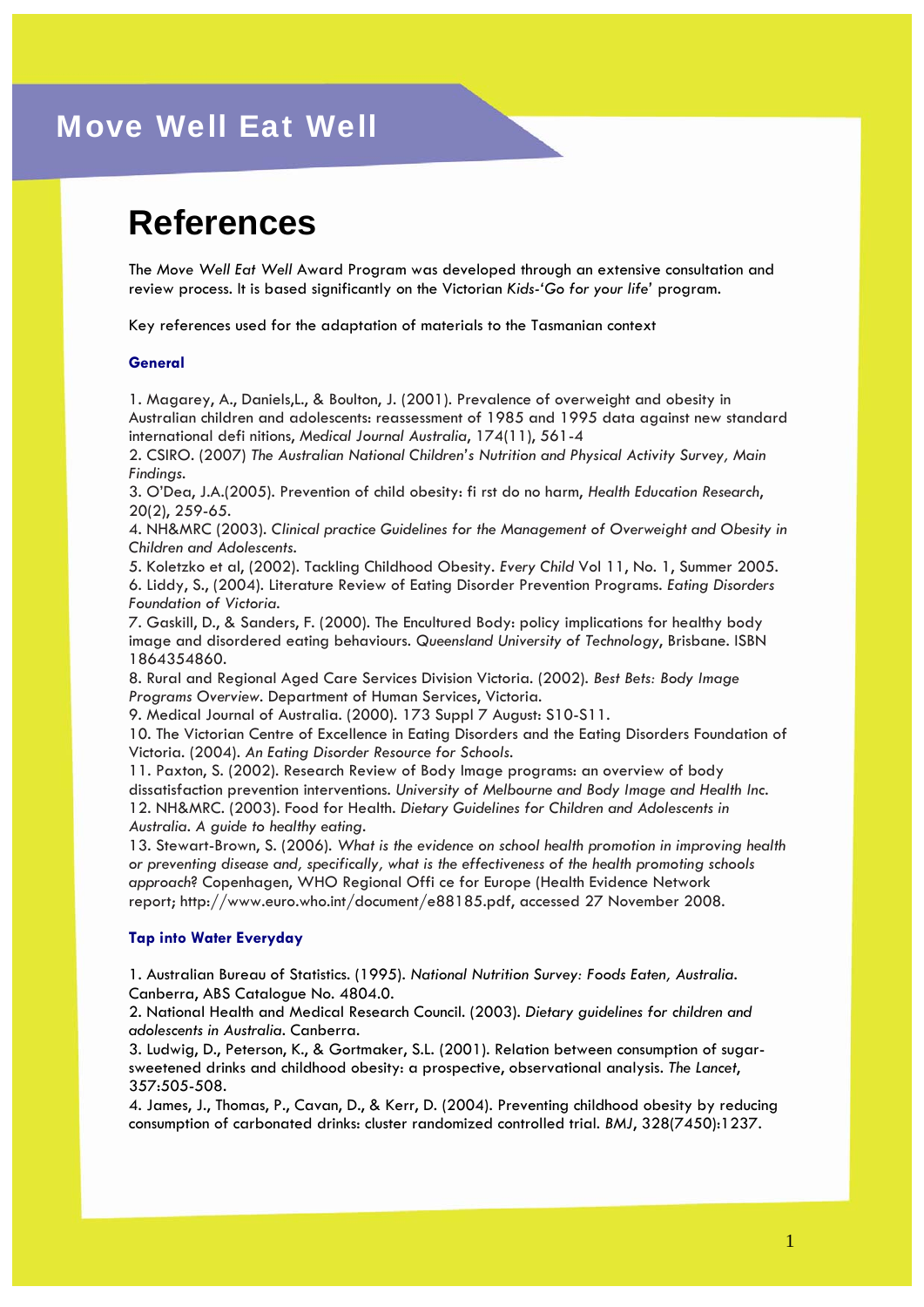#### **Plant Fruit and Veg in Your Lunchbox**

1. National Health and Medical Research Council. (2003). *Dietary guidelines for children and adolescents in Australia*. Canberra.

2. Australian Bureau of Statistics. (1995). *National Nutrition Survey: Foods Eaten, Australia*. Canberra: ABS Catalogue No. 4804.0.

3. Magarey, A., Daniels, L., & Smith, A. (2001). Fruit and vegetable intakes of Australians aged 2-18 years: an evaluation of the 1995 National Nutrition Survey data. *Australian and New Zealand Journal of Public Health*, 2001;25:155-161**.**

#### **Limit 'Occasional' Foods**

1. Bell, A., Kremer, P., Magarey, A., & Swinburn, B. (2005). Contribution of 'noncore' foods and beverages to the energy intake and weight status of Australian children. *European Journal of Clinical Nutrition*, 59:639-645.

2. Sanigorski, A. M., Bell, A. C., Kremer, P. J., & Swinburn, B. S. (2005). Lunchbox contents of Australian school children: room for improvement. *European Journal of Clinical Nutrition*, 59, 1310- 1316.

3. Hesketh et al (2005). Healthy Eating, Activity and Obesity Prevention: a qualitative study of parent and child perceptions in Australia. *Health Promotion International*, Vol 20 No.1.

#### **Move, Play and Go**

1. National Health and Medical Research Council. (2004). *Australia's Recommendations for Physical Activity for children and young people*. Department of Health and Ageing, Australian Government.

2. Telford, A., Salmon, J., Timperio, A., & Crawford, D. (2005). Examining physical activity among 5-6 and 10-12 year-old children: The children's Leisure Activities Study. *Paediatric Exercise Science*, 5:17:266-280.

3. Dale, D., Corbin, C., & Dale, K. (2000). Restricting opportunities to be active during school time: do children compensate by increasing physical activity levels after school? *Research Quarterly for Exercise and Sport*, 71(3):240-248.

4. Government of Western Australia, Department of Sport and Recreation. (2007). *Improved learning through physical activity*. Retrieved 27 November 2008 from http://www.dsr.wa.gov.au 5. *Active School Curriculum*. Retrieved 27 November 2008 from [www.healthyactive.com.au](http://www.healthyactive.com.au/)

### **Turn Off, Switch to Play**

1 National Health and Medical Research Council. (2004). *Australia's Recommendations for Physical Activity for children and young people*. Department of Health and Ageing, Australian Government. 2 Olds, T., Dollman, T., Ridley, K., Boshoff, K., Hartshorne, S., & Kennaugh, S. (2004). *Children and sport: A report prepared for the Australian Sports Commission*. Australian Sport Commission. 3 University of South Australia. (2004). *Children and sport research report*. Australian Sport Commission.

4 Salmon, J., Campbell, K., & Crawford, D. (2006). Television viewing habits associated with obesity risk factors: a survey of Melbourne schoolchildren. *Medical Journal of Australia*, 184: 64- 67.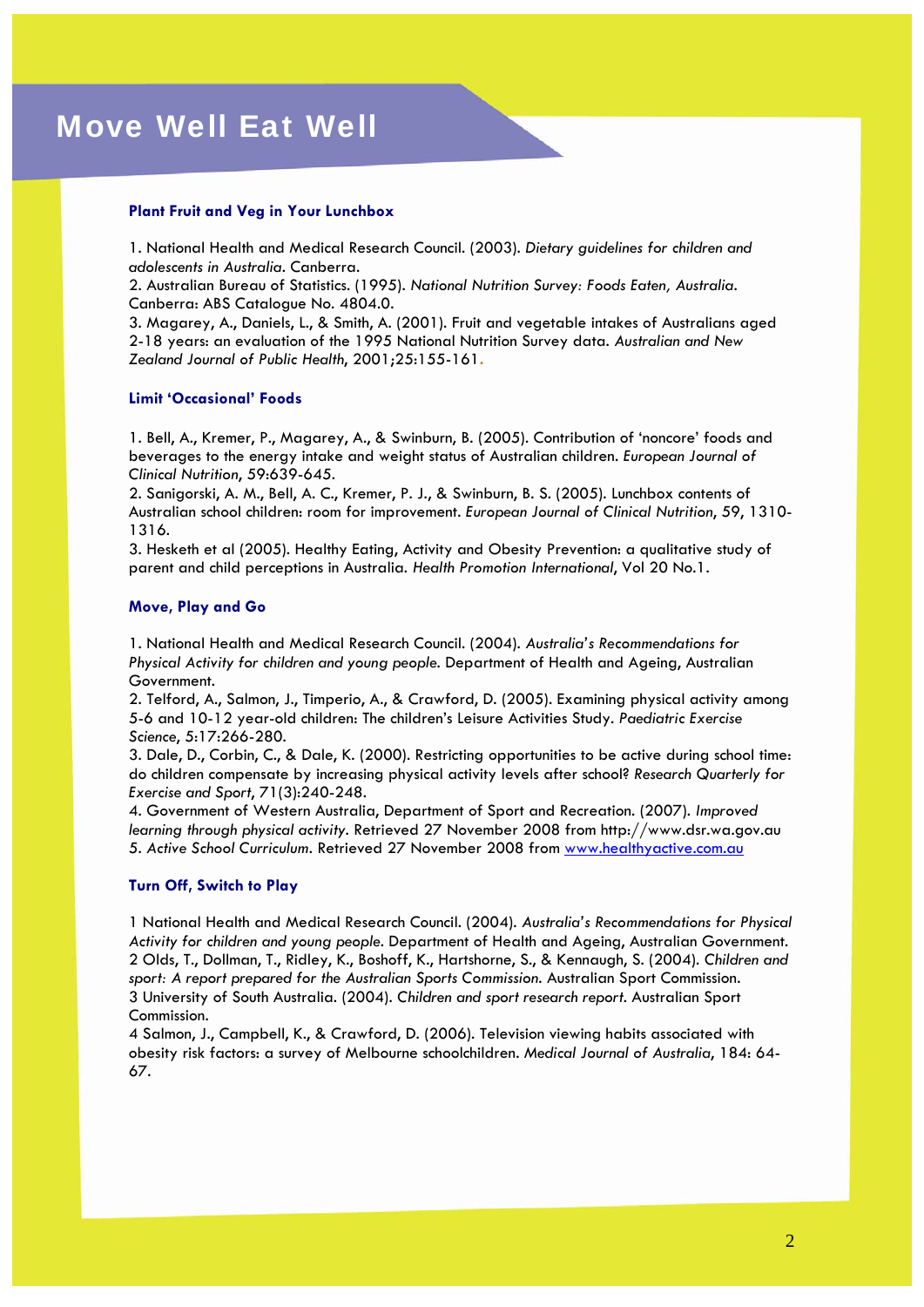#### **Stride and Ride**

1 Van der Ploeg, H., Merom, D., Corpuz, G., & Bauman, A. (2008). Trends in Australian children traveling to school 1971-2003: Burning petrol or carbohydrates? *Preventative Medicine*, 46: 60- 62.

2 Dollman, J., & Lewis, N. (2007). Active transport to school as part of a broader habit of walking and cycling among South Australian youth. *Pediatric Exercise Science*, 19: 436-443.

3 VicHealth. (2002). *The walking school bus pilot program 2001-2002, Key Learnings*. VicHealth. 4 Australian Bureau of Statistics. (1997). *Transport patterns and preferences in Tasmania*, ABS CAT 9201.6.

#### **Health Promoting School**

1. Stewart-Brown, S. (2006). *What is the evidence on school health promotion in improving health or preventing disease and, specifically, what is the effectiveness of the health promoting schools approach?* Copenhagen, WHO Regional Office for Europe (Health Evidence Network report); http://www.euro.who.int/document/e88185.pdf, accessed 27 November 2008.

**OTHER REFERENCES USED IN THE DEVELOPMENT OF VICTORIAN 'KIDS GO FOR YOUR LIFE' SOURCE MATERIALS:** 

#### **Childhood overweight and obesity**

Australian Institute of Health and Welfare. (2006) Australia's Health 2006. Canberra. Australian Institute of Health and Welfare.

Booth, M. L., Chey, T. Wake, M., Norton, K. Hesketh, K., Dollman, J. & Robertson, I. (2003) Change in the prevalence of overweight and obesity among young Australians, 1969–1997. *American Journal of Clinical Nutrition*, 77, 29-36.

Centre for Community Child Health. (2006) *Preventing overweight and obesity practice resource, section 3: What the research shows (only)*. Royal Children's Hospital. Melbourne.

Datar, A. & Sturn, R. (2006) Childhood obesity and elementary school outcomes. *International Journal of Obesity*, Advanced online publication, doi:10.1038/sj.ijo.0803311, viewed 14 March, 2006.

Dietz, W. (1998) Health consequences of obesity in youth; childhood predictors of adult disease. *Pediatrics*, 101, 518-525.

Hesketh, K., Wake, M. and Waters, E. (2004) Body mass index and parent reported self esteem in elementary school children: evidence for a causal relationship, *International journal of obesity*, 28, 1233-123.

Magarey, M. A. Daniels, L. A., Boulton, T. J. & Cockington, R.A (2003) Predicting obesity in early adulthood from childhood and parental obesity, *International Journal of Obesity* 27, 505–513.

Magarey, A. M, Daniels, L. A., & Boulton T. J. (2001) Prevalence of overweight and obesity in Australian Children and Adolescents: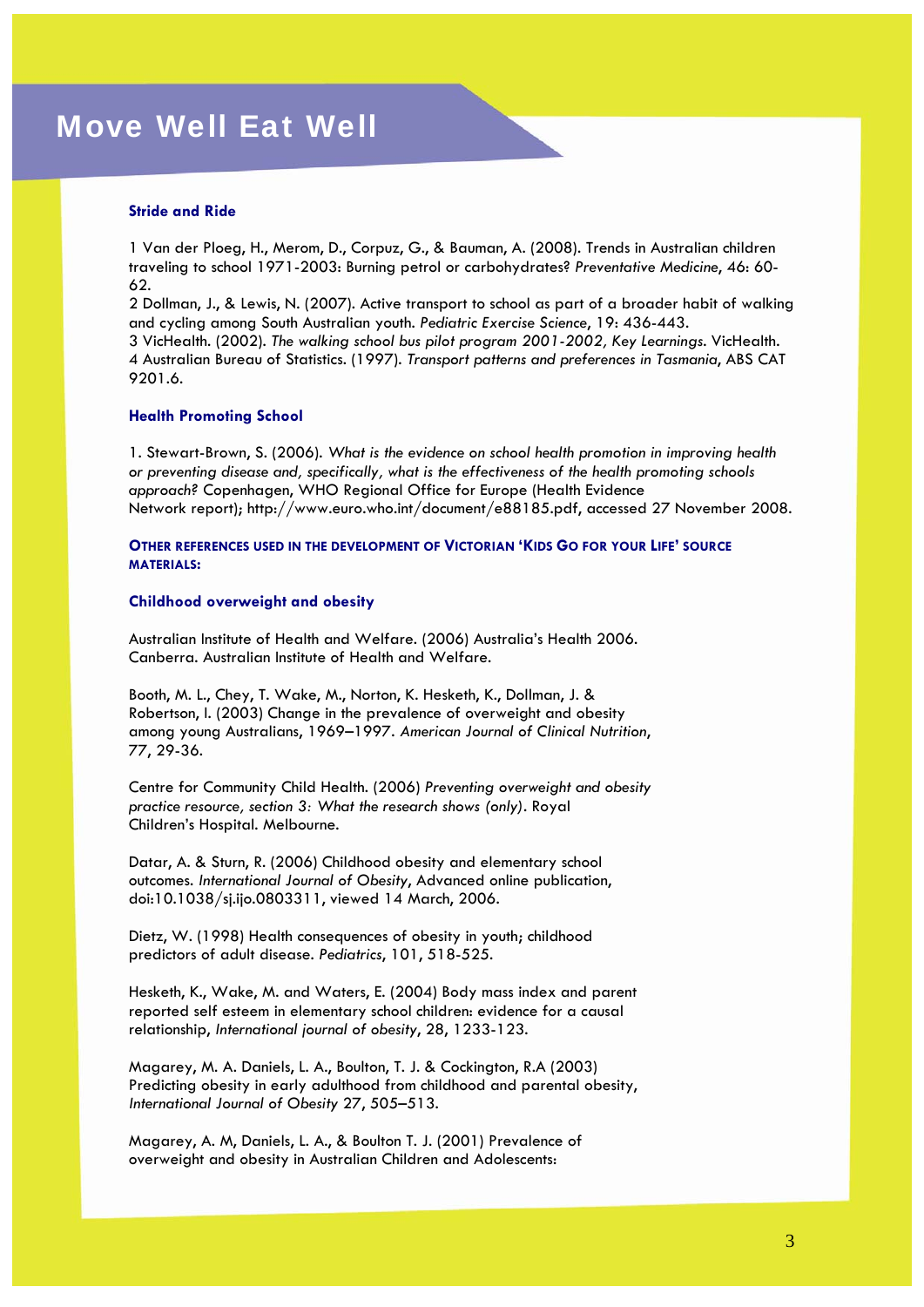Reassessment of 1985 and 1995 data against new international definitions. *Medical Journal of Australia*, 174, 561-564.

National Health and Medical Research Council. (2003) *Clinical practice guidelines for the management of overweight and obesity in children and adolescents*. Commonwealth of Australia. Canberra.

Norton, K., Dollman, J., Martin, M. Harten, N. (2006) Descriptive epidemiology of childhood overweight and obesity in Australia: 1901 – 2003, *International journal of paediatric obesity, 1*, 232 -238

VicHealth Fact Sheet: Obesity, VicHealth.

Wang, S., Brownell K. D. & Wadden, T. A. (2004) The influence of the stigma of obesity on overweight individuals. *International Journal of Obesity*, 28, 1333–1337.

Zametkin, A. J. Zoon, C. K., Klein, H. W. & Munson, S. (2004) Psychiatric aspects of child and adolescent obesity: A review of the past 10 years, 43, 134–150.

#### **Eating disorders**

Eating Disorders Foundation of Victoria, The effects of dieting on the body, www.eatingdisorders.org.au/content/view/28/68/, viewed 20 October 2006.

Patton, G. C., Selzer, R., Coffey, C., Carlin, J. B., & Wolfe, R. (1999) Onset of adolescent eating disorders: population based cohort study over 3 years. BMJ, 318, 765-768.

Dooley, R. (1991) cited in H. Royle (1992) Eating disorders and the young. Transitions: Youth Affairs Network of Queensland Journal.

Healthinsite (2006). Eating Disorders. Viewed 20 October 2006, www.healthinsite.gov.au/topics/Eating\_Disorders.

Lee, C. (Ed.) (2001) Women's Health Australia: What do we know? What do we need to know?: Progress on the Australian Longitudinal Study of Women's Health 1995-2000. Brisbane, Australian Academic Press Pty Ltd.

Neumark-Sztainer, D., Wall, M., Guo, J., Story, M., Haines, J. Eisenberg, M., (2006) Obesity, Disordered Eating and Eating Disorders in a longitudinal study of adolescents: How do dieters fare 5 years later. Journal of the American Dietetic Association, 106, 559-568.

Paxton, S. (1998) "Do Men Get Eating Disorders?" in Everybody – Newsletter of Body Image and Health Inc. Vol 2 August 1998, p 41.

Spear, B., (2006) Does dieting increase the risk of obesity and eating disorders. Journal of the American Dietetic Association, 106, 525-525.

### **Health Promoting Schools**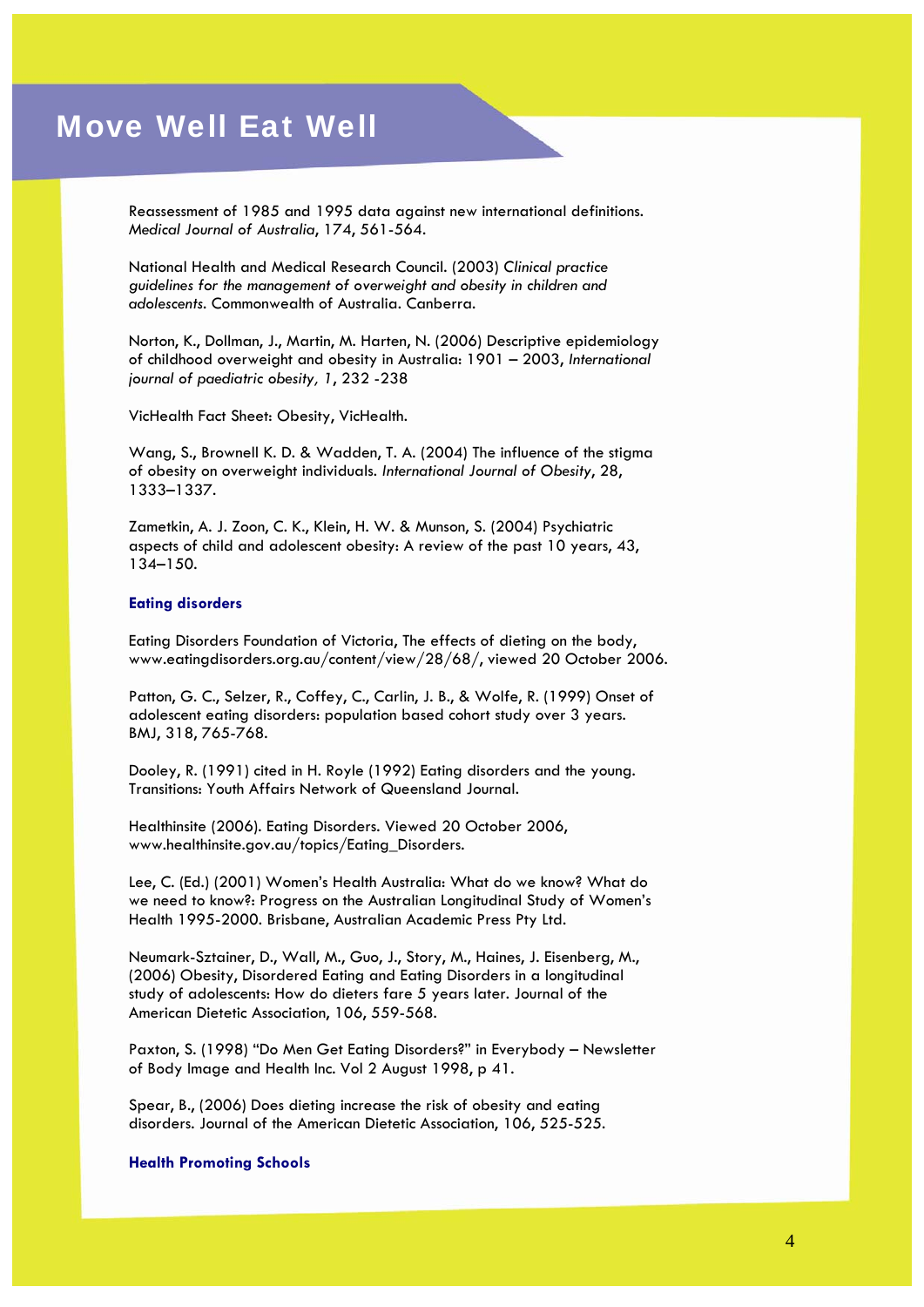Bell, C. (2005) School canteens: using ripples to create a wave of healthy eating, Medical Journal of Australia, 183, 5-6.

International Union for Health Promotion and Education, (2005) Protocols and Guidelines for Health Promoting Schools. Conference paper. ASHA Annual conference. October 18-22, 2005 Burbank. USA.

World Health Organisation, Promoting health through schools. (1997) Report of a WHO expert committee on comprehensive school health education and promotion. WHO Technical Report Series N°870. WHO, Geneva.

Vivian Barnekow, Goof Buijs, Stephen Clift, Bjarne Bruun Jensen, Peter Paulus, David Rivett & Ian Young (2006) Health-promoting schools: a resource for developing indicators, International Planning Committee (IPC)

#### **Childhood obesity prevention in school settings**

Campbell, C., Waters, E., O'Meara, S., Kelly, S. & Summerbell, C. D. (2002) Interventions for preventing obesity in children (Cochrane Review) The Cochrane Databases Systematic Review. The Cochrane Library.

Caballero, B. (2004) Obesity prevention in children: opportunities and challenges. International Journal of Obesity 28, S90–S95. Department of Health and Ageing, (2003) Healthy weight 2008, Australian Government, Canberra.

Doak, C. M., Visscher, T. L., Renders, C. M. & Seidell, J. C. (2006) The prevention of overweight and obesity in children and adolescents: a review of interventions and programmes. Obesity Reviews, 7, 111-136.

Floodmark, C. E., Marcus, C. & Britton, M. (2006). Interventions to prevent obesity in children: a systematic literature review. International Journal of Obesity. 30, 579-589.

Hardeman, W., Griffin, S., Johnston, M., Kinmonth, A.L. & Wareham, N.J. (2000) Interventions to prevent weight gain: A systematic review of psychological models and behaviour change methods. International Journal of Obesity, 24, 131-143.

Ludwig. D. S., Peterson, K. E. & Gortmaker, S. L. (2001), Relation between consumption of sugar-sweetened drinks and childhood obesity: A prospective observational analysis. The Lancet, 357, 505-512.

Muller, M. J., Asbeck, I., Masat, M., Langnase, K., & Grund, A. (2001). Prevention of obesity – more than an intention: Concept and first results of the Kiel Obesity Prevention Study (KOPS). International Journal of Obesity, 25, S66-S74.

Kain, J., Uauy, R. Albala, Vio, F., Cerda, R. & Leyton B. (2004) School-based obesity prevention in Chilean primary school children: methodology and evaluation of a controlled study. International Journal of Obesity 28, 483-493.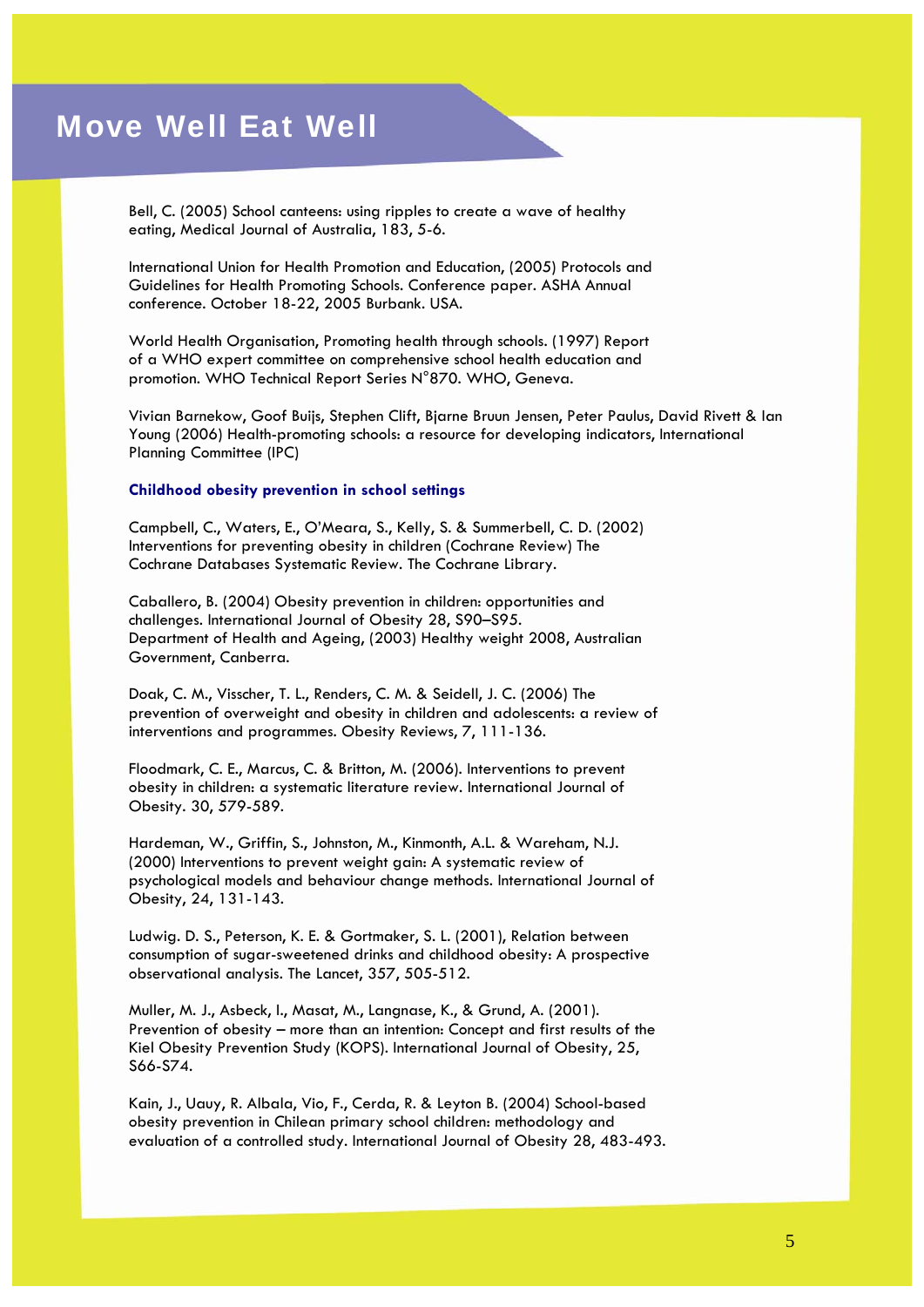Manois, Y., Kafatos, A. & Mamalakis, G. (1998) The effects of a health education intervention initiated at first grade over a 3 year period: physical activity and fitness indices. Health Education Research, 13, 593-606.

Nader, P. R., Sellers, D. E., Johnson, C. C., Perry, C. L., Stone, E. J. Cook, K. C. Bebchuk, J. M. & Luepker, R. V. (1996). The effect of adult participation in a school-based family intervention to improve children's diet and physical activity: The child and adolescent trial for cardiovascular health. Preventive Medicine, 25, 455-464.

Resnicow, K., Robinson, T. N. & Frank, E. (2001) Advances and future directions for school-based health promotion research: Commentary on the CATCH intervention trial. Preventative Medicine, 25, 378-383.

Sahota, P., Rudolf, M. C. Dixey, R., Hill, A. J., Barth, J. H. & Cade, J. (2001) Evaluation of implementation and effect of primary school based intervention to reduce risk factors for obesity. BMJ, 323, 1-4.

Sharma, M. (2005). Schools based interventions for childhood and adolescent obesity. Obesity Reviews, 7, 261-269.

Story, M. (1999) School-based approaches for preventing and treating obesity. International Journal of Obesity, 23, S43 - S51.

Summerbell, C. D., Waters, E., Edmunds, L. D., Kelly, S., Brown. T. & Campbell, K. (2004) Interventions for preventing obesity in children. Cochrane Database of Systematic Reviews, Issue 3. P 1-81.

### **Physical activity**

Atlantis, E., Barnes, E.H. & Fiatarone Singh, M.A (2006). Efficacy of exercise for treating overweight in children and adolescents: a systematic review. International Journal of Obesity, 30 1027-1040.

Australian Bureau of Statistics (2003) Children's Participation in Cultural and Leisure Activities, Australia, Australian Bureau of Statistics, Canberra.

Dwyer, T., Coonan, W. E., Leitch, D. R., Hetzel, B. S. & Baghurst, R. A. (1983) An investigation of the effects of daily physical activity on the health of primary school students in South Australia. International Journal of Epidemiology, 12, 308-313.

Hancox, R. J. & Poulton, R. (2006) Watching television is associated with childhood obesity: but is it clinically important? International Journal of Obesity, 30, 171–175.

National Health and Medical Research Council (2004). Australia's Recommendations for Physical Activity for Children and young people. Department of Health and Ageing, Australian Government.

NSW Centre for Overweight and Obesity, (2004), NSW Schools Physical Activity and Nutrition Survey (SPANS) 2004: Full report. NSW Department of